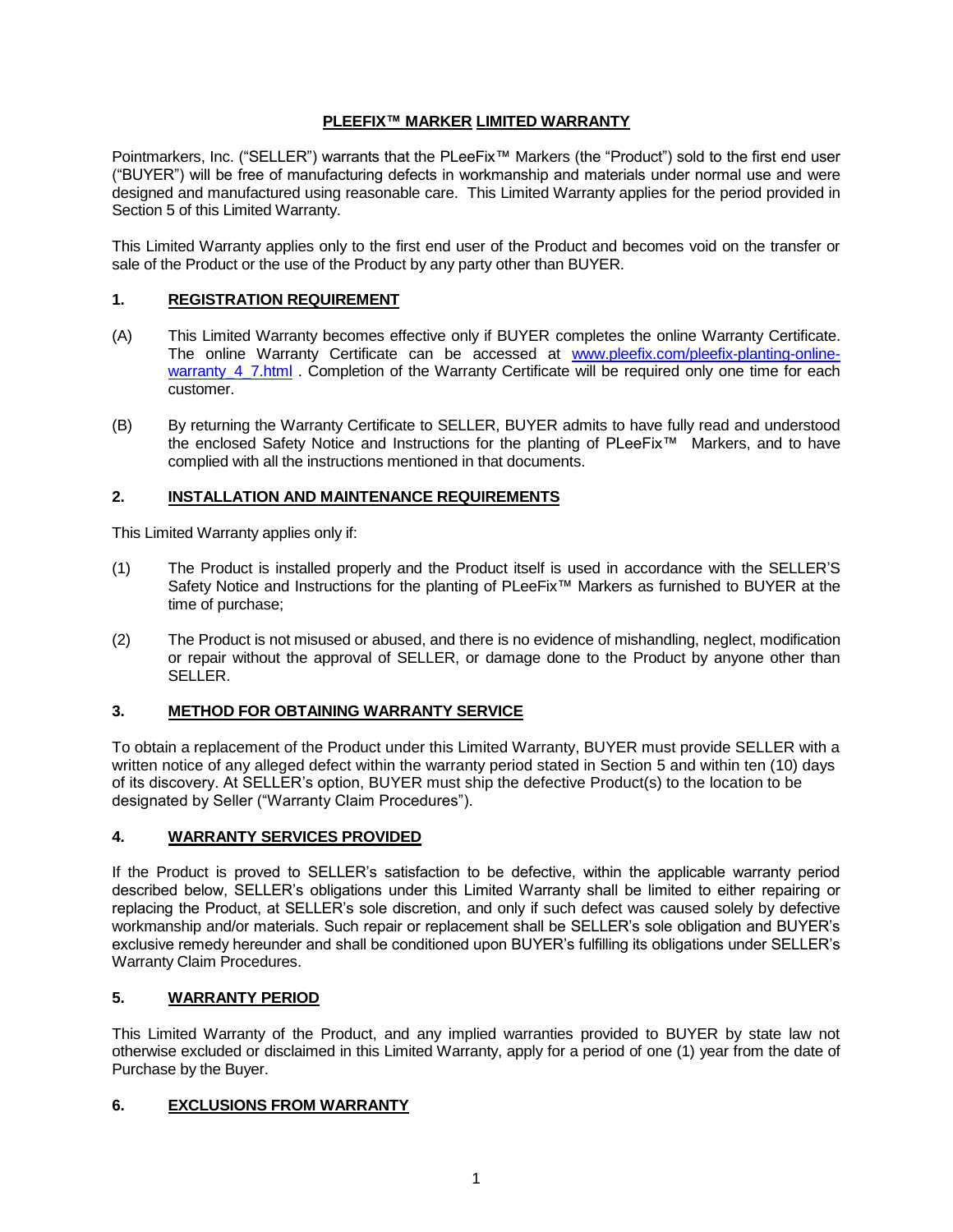The following is not included under this Limited Warranty:

- (1) Scratches, marks or other visible surface wear on the Product;
- (2) Normal wear and tear from everyday use;
- (3) Misuse or abuse by the end-user;
- (4) Physical damage to the Product as a result of tampering, improper installation, mishandling, neglect, accidental damage, modification or repair without the approval of Seller, unreasonable use and/or negligence.
- (5) The Product was damaged by the effects of abrasive cleaners;
- (6) The Product was damaged by acts of nature, fire, flood, earthquake or other natural catastrophe, or any other circumstances outside the control of SELLER**;**
- (7) The Product is damaged due to lawn maintenance machines, including but not limited to lawn mowers or tractors; and
- (8) The Product is damaged due heaving, when the frost causes the Product to rise up from underground.

#### **7. LIMITATIONS ON WARRANTY**

This Limited Warranty is provided by SELLER, and it contains the only express warranty provided to BUYER by SELLER. SELLER does not authorize any other person, including distributors, to give any other warranties on SELLER's behalf.

SELLER DISCLAIMS ANY EXPRESS WARRANTY NOT PROVIDED HEREIN AND ANY IMPLIED WARRANTY, GUARANTY OR REPRESENTATION AS TO PERFORMANCE, QUALITY AND ABSENCE OF HIDDEN DEFECTS, AND ANY REMEDY FOR BREACH OF CONTRACT, WHICH BUT FOR THIS PROVISION, MIGHT ARISE BY IMPLICATION, OPERATION OF LAW, CUSTOM OF TRADE OR COURSE OF DEALING, INCLUDING IMPLIED WARRANTIES OF MERCHANTABILITY AND FITNESS FOR A PARTICULAR PURPOSE. POINTMARKERS, INC. AND ANY ONE ELSE WHO HAS BEEN INVOLVED IN THE CREATION, PRODUCTION, MANUFACTURING OR DELIVERY OF THIS PRODUCT (THE "SELLER PARTIES"), FURTHER DISCLAIMS ANY RESPONSIBILITY FOR LOSSES, EXPENSES, INCONVENIENCES, SPECIAL, INDIRECT, SECONDARY OR CONSEQUENTIAL, INCIDENTAL, AND CONTINGENT DAMAGES WHATSOEVER, INCLUDING DAMAGES ARISING FROM OWNERSHIP OR USE OF PRODUCT, WHETHER BASED ON BREACH OF CONTRACT, TORT (INCLUDING NEGLIGENCE), PRODUCT LIABILITY OR OTHERWISE, EVEN IF SELLER OR THE SELLER PARTIES HAVE BEEN ADVISED OF THE POSSIBILITY OF SUCH DAMAGES.

THE BUYER MAY HAVE OTHER RIGHTS WHICH VARY FROM STATE TO STATE AND COUNTRY TO COUNTRY AND CERTAIN LIMITATIONS CONTAINED IN THIS LIMITED WARRANTY MAY NOT APPLY. Implied warranties in jurisdictions where they may not be disclaimed shall be in effect only for the duration of the express warranty set forth herein.

If BUYER has a claim under this Limited Warranty or under any implied warranties provided to BUYER by state law, BUYER may not file a court action based on that claim any later than one (1) year after BUYER's right to file a court action accrues. In those states which do not allow this limitation on the time period for filing a court action, this provision is inapplicable.

### **8. SELLER'S LIABILITY**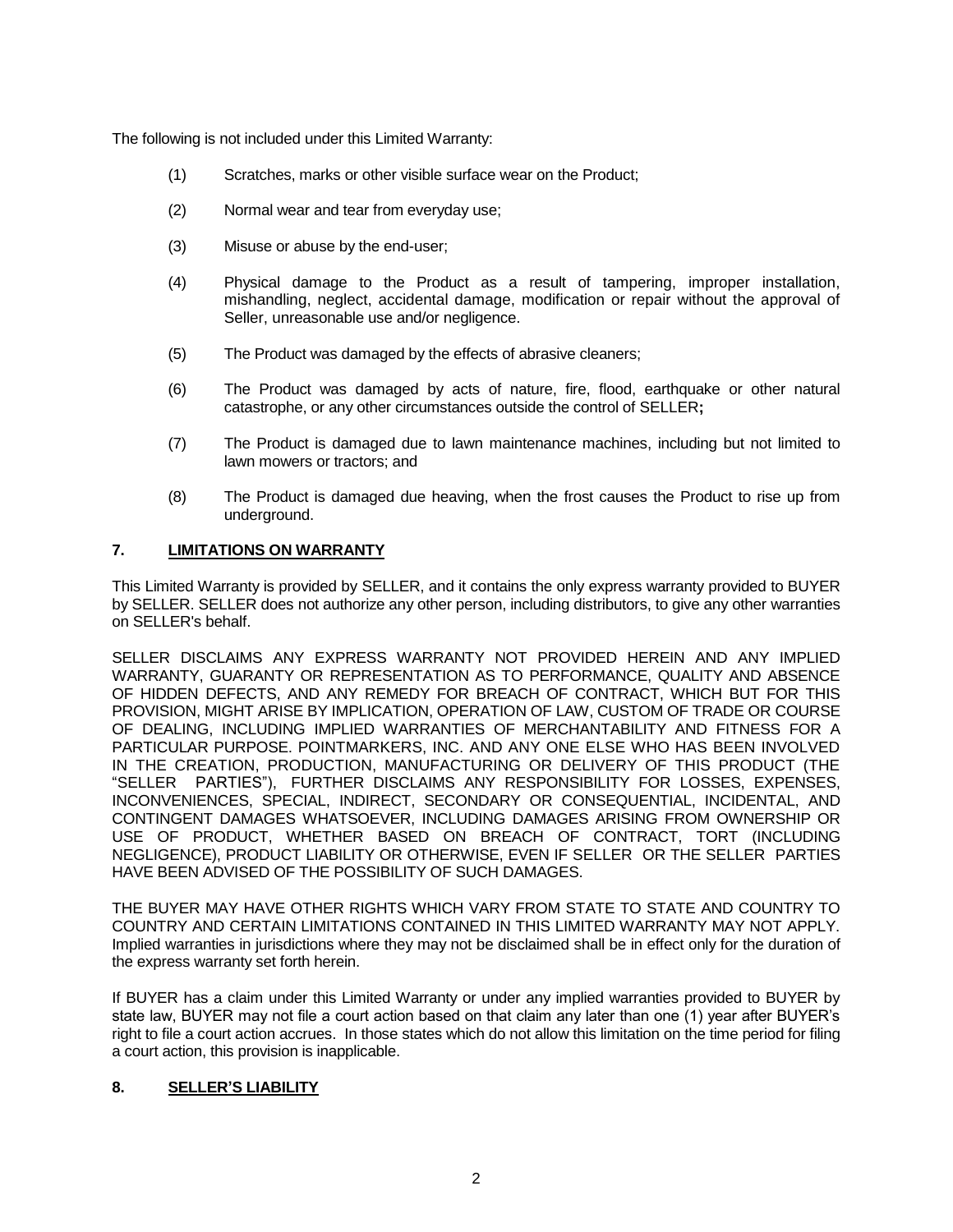SELLER's liability with respect to the Product sold by BUYER shall be limited to the warranty provided herein. SELLER SHALL NOT BE SUBJECT TO ANY OTHER OBLIGATIONS OR LIABILITIES, WHETHER ARISING OUT OF BREACH OF CONTRACT, WARRANTY, TORT (INCLUDING NEGLIGENCE AND STRICT LIABILITY) OR OTHER THEORIES OF LAW, WITH RESPECT TO PRODUCTS SOLD OR SERVICES RENDERED BY SELLER, OR ANY UNDERTAKING, ACTS OR OMISSIONS RELATING THERETO.

Without limiting the foregoing, SELLER specifically disclaims any liability for property or personal injury damages, penalties, special or punitive damages, damages for lost profits or revenues, services, down time, shut down or slow down costs, or for any other types of economic loss, and for claims of BUYER's customers or any third party for any such damages. SELLER SHALL NOT BE LIABLE FOR AND DISCLAIMS ALL CONSEQUENTIAL, INCIDENTAL AND CONTINGENT DAMAGES WHATSOEVER.

SELLER NEITHER ASSUMES NOR AUTHORIZES ANY THIRD PARTY TO ASSUME FOR IT, ANY COMMITMENT OR ASSUMPTION OF LIABILITY OF ANY KIND IN CONNECTION WITH ITS PRODUCTS.

### **9. SEVERABILITY**

If a part, provision or clause herein, or the application thereof to any person or circumstance is held invalid, void or unenforceable, such holding shall not affect and shall leave all other parts, provisions, clauses or applications of this Limited Warranty remaining, and to this end this Limited Warranty shall be treated as severable.

#### **10. MISCELLANEOUS**

Any description of the Product, whether in writing or made orally by SELLER or SELLER's agents, specifications, samples, models, bulletins, drawings, diagrams or similar materials used in connection with BUYER's order, are for the sole purpose of identifying the Product and shall not be construed as an express warranty. Any suggestions by SELLER or SELLER's agents regarding use, application, or suitability of the Product shall not be construed as an express warranty unless confirmed in writing by SELLER to be such.

This Limited Warranty is governed by the laws of Delaware and shall benefit SELLER**,** its successors and assigns. For any and all claims, disputes, or controversies arising under, out of, or in connection with this Limited Warranty, the forum shall be any federal or state court of competent jurisdiction located in Cook County, the State of Illinois.